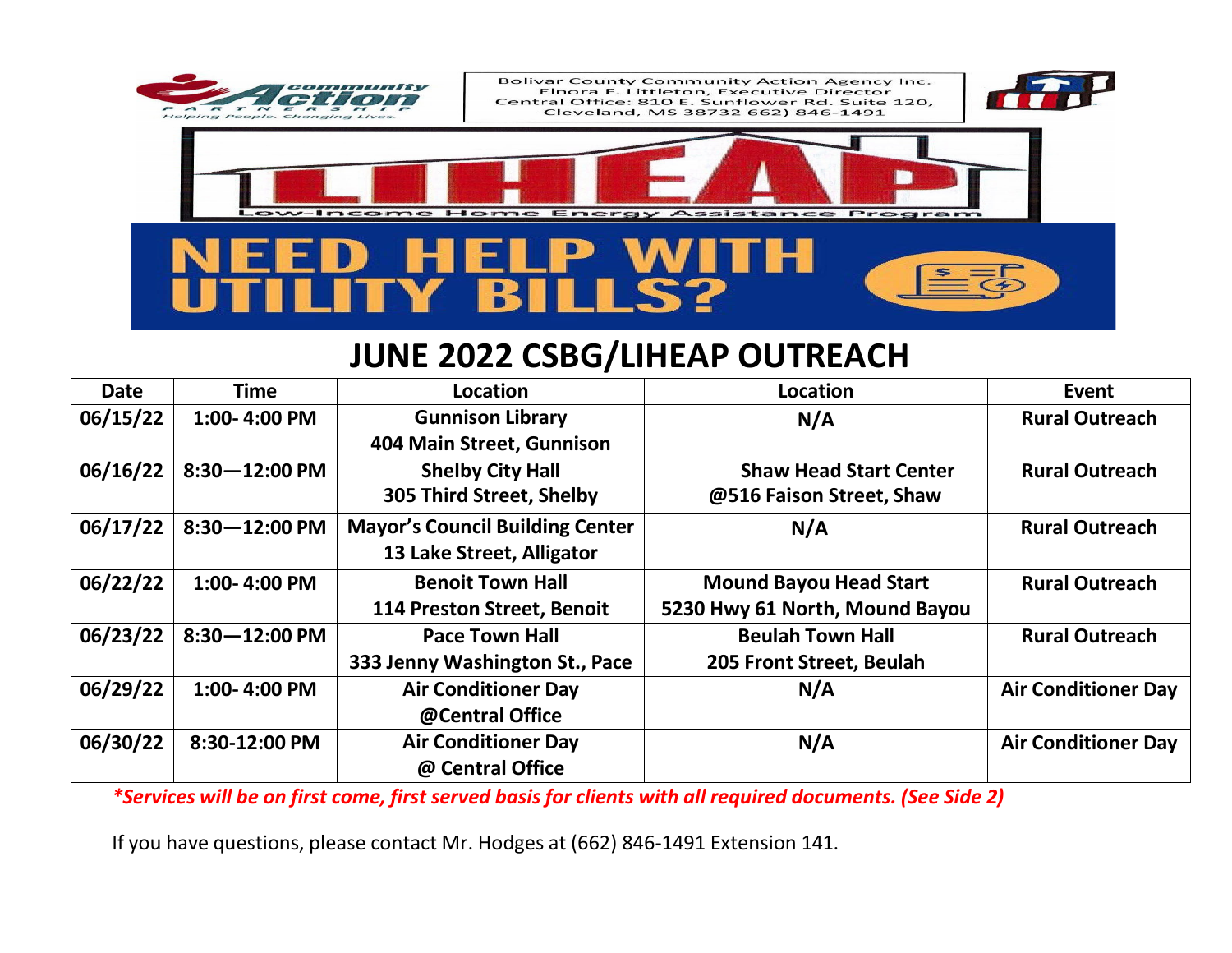## Need air in your home?



**Bolivar County Community Action Agency, Inc.**

**If it is hot in your home, funding may be available to help you with an air conditioner or central air repair.**

**DATE: June 29-30, 2022 TIME: 8:30 AM- 12:00 PM LOCATION: BCCAA Inc. Central Office**

**CALL: 810 East Sunflower Road Suite 120 Cleveland, MS 38732 (662) 846-1491 Extension 141**

*\*Services will be on first come, first served basis for clients with all required documents.( See Side 2)*

If you have questions, please contact Mr. Hodges at (662) 846-1491 Extension 141.